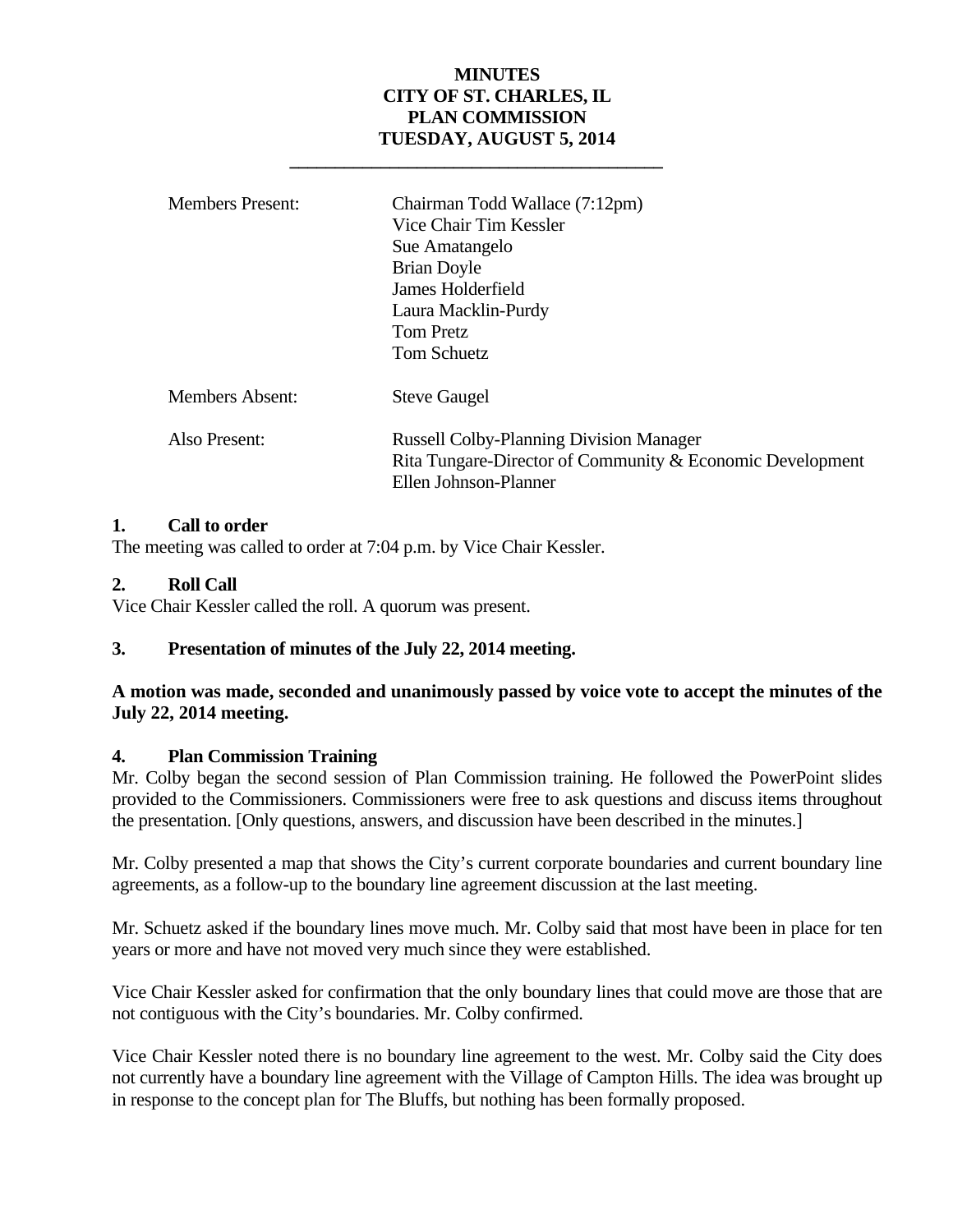Mr. Schuetz asked if the lack of formal agreement is because St. Charles hasn't approached Campton Hills, or vice versa. Mr. Colby said for the most part, the City does not see growth occurring to the west. Much of the land to the west has been developed as unincorporated subdivisions, so defining the line has not been a pressing issue.

Mr. Pretz noted that since Campton Hills is a relatively new entity, it will take them some time to push the boundary line as important for their planning.

Mr. Doyle asked about the unincorporated islands on the map, particularly the strip near the western boundary. Mr. Colby explained that is land owned by Nicor gas for their gas line and is not incorporated. Mr. Doyle also asked about the island near the Kane County Fairgrounds. Mr. Colby said the Kane County Farm Bureau property is still unincorporated.

Mr. Schuetz said in the past year the Commission has reviewed many General Amendments. He said he did not understand that all they were considering was text and that the zoning itself did not change. Mr. Colby said that a General Amendment is usually a change to a requirement that applies either across zoning districts or to a certain type of land use.

Mr. Doyle stated the rezoning of Craig Bobowiec's property to CBD-1 is an example of a Map Amendment. He said the Commission needs to have a certain amount of consistency as to how they adjudicates map amendments, since property owners that want to change their zoning are entitled to equal consideration. Mr. Colby noted that findings need to be made for a Map Amendment. While there is some precedent set if adjacent property has been zoned differently, the Commission does not necessarily have to reach the same conclusion, provided it can substantiate that the findings for both situations are different.

Vice Chair Kessler noted that for some applications, all findings must found in the affirmative while that is not required for other applications. For a Map Amendment, all findings do not have to be found in the affirmative and some findings do not apply.

Mr. Pretz asked about the City rezoning many properties at once based on lot size. Mr. Colby said the City generally does not petition to change the zoning of a property without the owner's authorization. One exception was in 2006 when the City adopted the new Zoning Ordinance. At that time, the zoning of all property in town was changed and notice was not required to be sent to individual property owners.

Mr. Pretz asked about the John Collins property and whether a public hearing was held. Mr. Colby said that proposal was primarily a subdivision, but a zoning change was required for a portion of the property. A public hearing was held for the change of zoning.

Mr. Schuetz said it would be helpful to be reminded of the definition of certain terms and other hints. Mr. Colby said the information is typically in the staff report. They have been considering creating a reference handout for each type of application that would specify the type of information that is considered, the findings, and what kind of conclusion the Commission needs to reach with the findings. Mr. Schuetz said that would be helpful.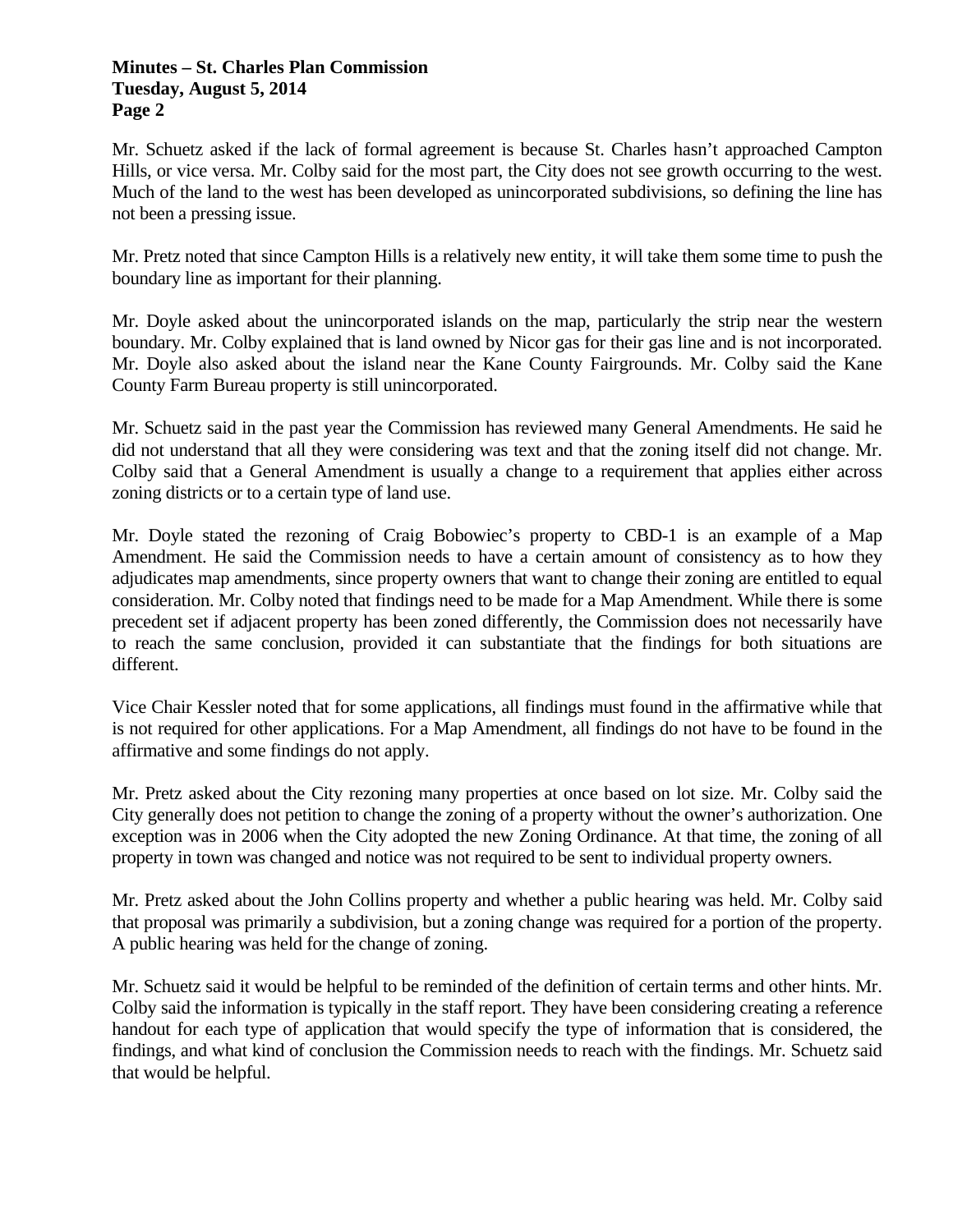Vice Chair Kessler asked if the Zoning Ordinance sets out what can be considered for a variance as well as what cannot be considered. Mr. Colby said only what can be considered is listed and anything not on the list cannot be considered.

Mr. Doyle said that often when an application comes to the Commission, the subtext to the Commission's conversation is the notion that there is some sort of hardship. He asked how these implied hardships differ from the hardship standards for a variance. Mr. Colby explained that although applicants often present that they have a hardship, the criteria the Commission should be considering are the standards that go along with the specific application. For a PUD request, the Commission is to review whether the request meets the purposes of the PUD process as stated in the ordinance, because that is one of the criteria that is to be considered with a PUD. From an applicant's perspective, they may face a hardship for meeting the code requirements, but that is because they want to make an investment in the property, not because they cannot make reasonable use of the property as it exists.

Mr. Doyle stated he interprets that a creative approach is needed in the case of PUDs because there is some practical obstacle preventing a more conventional approach from meeting the City's interests. He said it seems like there is an unstated assumption that the reasons why the Commission looks at providing a creative approach is because we feel that there is some hardship. He stated he would like to have a more rigorous understanding of the PUD criteria for future applications so the Commission does not unwittingly allow the PUD application to be a workaround from the Zoning Board of Appeals restrictions on variances. Mr. Colby said if someone requests a variance and it meets the standards, the variance is granted. With a PUD there is some level negotiation; for whatever the developer is getting, the City is getting some benefit, as well.

Vice Chair Kessler brought up the General Amendment application regarding the definition of ½ story as an example of Mr. Colby's statement that an applicant petitioning for a General Amendment might reference their own situation, but that the implications of the General Amendment would be to all zoning districts. Mr. Colby said that is a good example and the impact of that change would be to all residential zoning districts. Mr. Colby explained when staff is approached by property owners about issues in the zoning ordinance, staff checks to see if the issue exists on other properties. If the issue only applies to a specific property, that is generally not a good reason to amend the code.

Vice Chair Kessler brought up chicken regulations. Mr. Colby said that issue is similar to the video gambling issue. Although agriculture is regulated in the Zoning Ordinance, limitations on raising certain types of birds are stated in a different section of the City Code.

Vice Chair Kessler asked if most General Amendments are proposed by the City and if any recently were not. Mr. Colby said many are proposed by staff. Recently, there was an application to change the sign requirements in the CBD-2 District. In that situation, the change would not impact many properties, but there were also not many properties in the City that were subject to the same conditions as the petitioner's property, which was a commercially zoned lot with no frontage and no ability to have a sign located near passing traffic. The owner filed the application because it was a concern for his property. Mr. Kessler said the Commission could have denied the application because it was specific to one property. Mr. Colby explained the argument was that the amendment was in the public interest, in case there was a property that had the same issue. The conclusion was that the Zoning Ordinance should provide for some type of signage.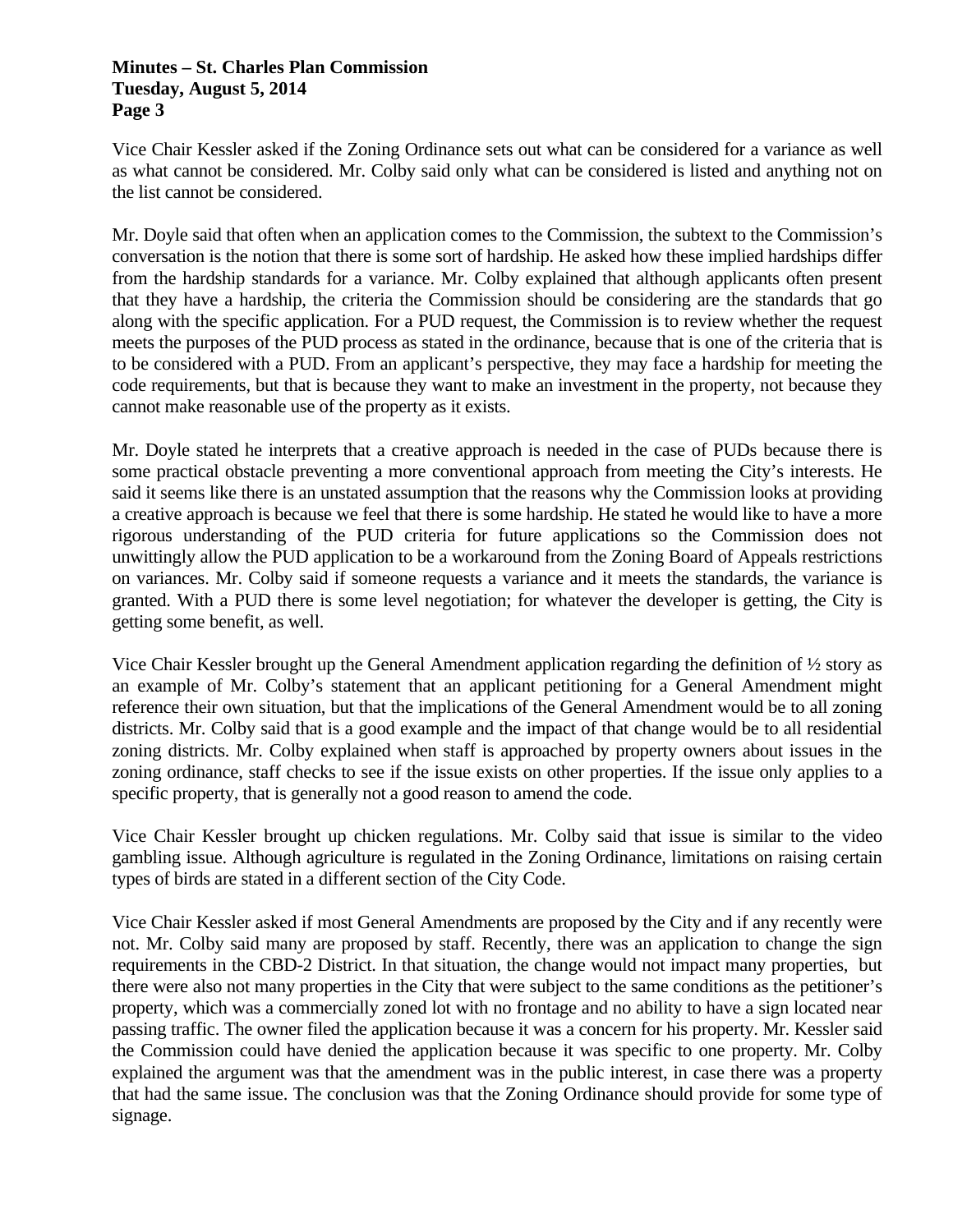Mr. Kessler asked if the findings for a General Amendment must all be found in the affirmative. Mr. Colby explained that findings for General Amendments are only informational because state statute does not require the Commission make a conclusion on any of the findings. The Zoning Ordinance simply states that this is information the Commission should consider.

Mr. Doyle asked whether the Commission can make a recommendation that does not take the findings into account. Mr. Colby said it could, but it would be advisable to at least consider how the proposal fits within the context of the findings, in case the City is challenged on the decision.

Mr. Doyle asked if the ordinance also requires the Planning & Development Committee and City Council to consider the findings before it legislates. Mr. Colby said for the other applications it does, but for a General Amendment, the findings do not have to be stated as part of the ordinance approving the amendment. Mr. Doyle asked whether the ordinance also implies that the Planning & Development Committee and City Council should consider certain findings when it makes a resolution. Ms. Tungare said the ordinance is not very explicit for General Amendments. Mr. Colby explained that the information the Plan Commission includes in a resolution related to its findings is forwarded to the Planning & Development Committee, but the ordinance does not require the Committee to affirm the findings through legislative action; this is different from the other types of applications.

Mr. Schuetz suggested specifying what zoning districts mean on the reference sheets for Commissioners. Mr. Colby said that information is generally provided in the purpose statements in the Zoning Ordinance and relevant information is included in the staff materials. Ms. Tungare encouraged Commissioners to refer to the applicable purpose statements in the Zoning Ordinance when considering Map Amendments. A cheat sheet of the purpose statements can be provided to the Commission.

Vice Chair Kessler asked where the LaSalle Factors can be found and how they are applied to Map Amendments. Mr. Colby said they are the same type of findings of fact as other applications and the findings are submitted as part of the application.

Vice Chair Kessler stated the Commission should spend more time on findings of fact. The Commission does not consider them verbally. Mr. Colby said the findings of fact are submitted by the applicant and are part of the public hearing record. Much of what the Commission discusses when considering a Map Amendment falls under the findings, although the discussion has not been structured around the findings.

Mr. Schuetz asked if, in layman's terms, the findings address how the proposal is going to affect surrounding parcels. Mr. Colby said the findings consider the impact of surrounding properties as well as comprehensive plan designation and physical conditions of the site.

Mr. Schuetz asked whether it would be appropriate to specify the number of findings of fact that apply to what is being considered. Vice Chair Kessler said there could be more structure to the conversation in that Commissioners have the findings of fact in front of them and know which findings are being referred to during the discussion. He said it is assumed that the Commission is discussing the findings of fact because we have the findings provided by the applicant. The Commission seldom states disagreement with a finding.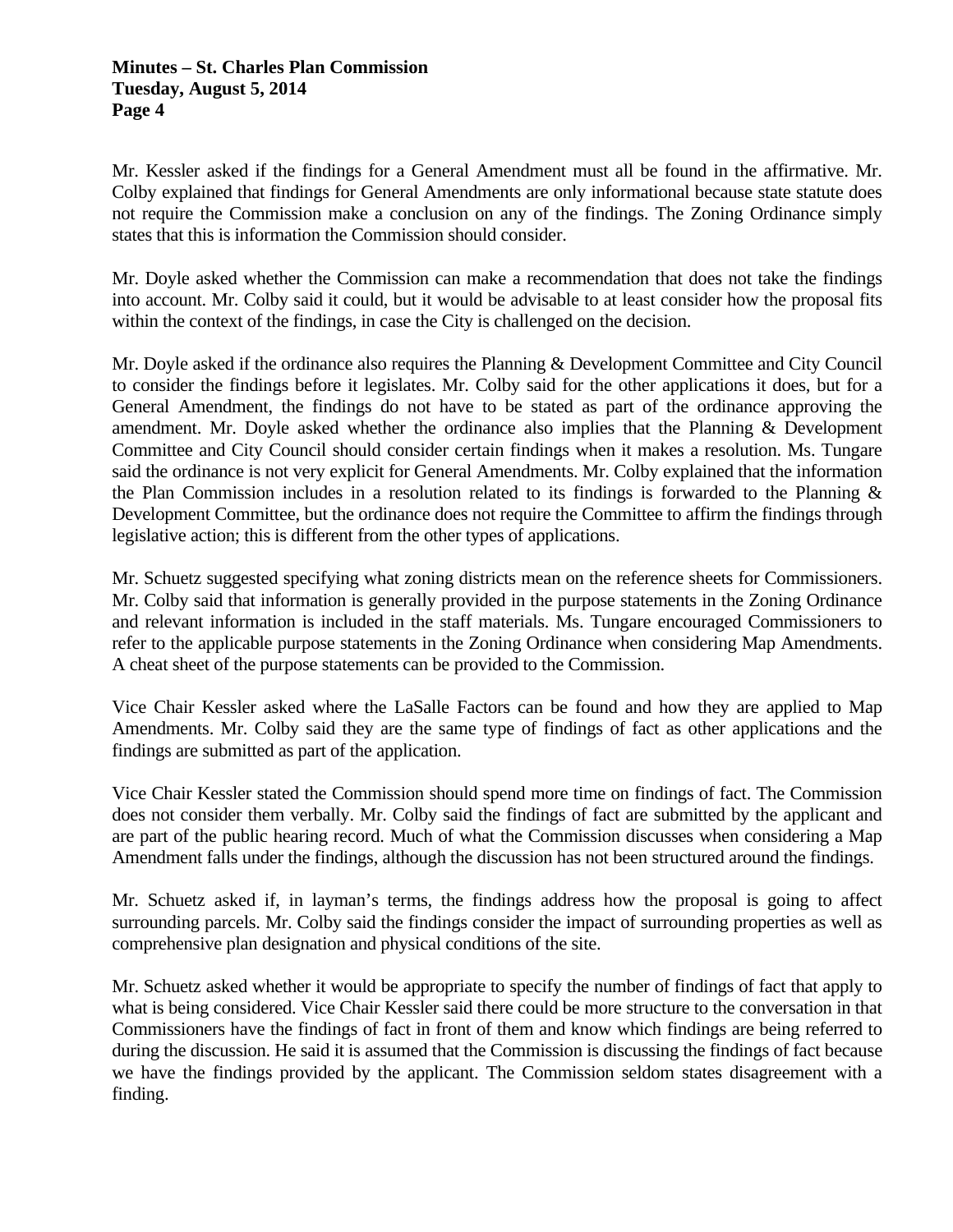Mr. Pretz said there should be some structure, but if the discussion is too structured, there could be a massive amount of time spent on one item. Vice Chair Kessler suggested specifying when aspects of a discussion fall under a certain finding of fact. He said that this becomes more important when the Commission makes a negative recommendation.

Ms. Tungare said when the Commission makes a recommendation with conditions attached, it is also a good idea to reference the findings of fact on the basis of which conditions are being made.

Mr. Doyle asked whether it is understood that the findings of fact that follow a resolution are the Commission's findings when they make a recommendation to City Council. Mr. Colby confirmed.

Mr. Doyle suggested the Commission be more deliberate in consciously accepting, modifying, or denying certain draft findings of fact from the applicant. Developers will present findings of fact that are in their favor. The Commission should be deliberate in reviewing those findings and addressing whether we agree with them. Any Commissioner should be free to bring up issues with the findings. Mr. Kessler agreed and said that some kind of guideline would be helpful for cohesion and that the Commission should be more deliberate with the findings.

Vice Chair Kessler asked for clarification regarding City Council and the findings of fact for a Special Use. Mr. Colby explained Council is not required under state statute to make findings for a denial; they can simply deny the application by saying it did not meet the findings. In practice, it would be advisable for Council to include the reasons why the Special Use is being denied, but that is not technically required by statute. Ms. Tungare said recent case law has been unclear. For Special Uses, it is better to be safe than sorry. Council is encouraged to be conservative and make findings either way, whether the Special Use is approved or denied.

Ms. Amatangelo said even when the Commission is conservative and denies a Special Use, Council can still approve it. Vice Chair Kessler said Council would have to find all the findings in the affirmative. Mr. Colby said Council would have to adopt its own findings and find each in the affirmative in order to approve the Special Use.

Vice Chair Kessler said the Commission should take more ownership of their findings of fact.

Mr. Doyle suggested the dog kennel application is an example of a Special Use. Vice Chair Kessler asked whether the Commission placed conditions on the approval. Mr. Colby said the Commission reviewed a General Amendment at the same time. The General Amendment set certain use standards that would apply to that type of kennel use. In that case, the condition was part of the amendment to the code.

Mr. Doyle brought up public welfare and whether the LaSalle Factors provide criteria for how the findings should be interpreted. Mr. Colby said the LaSalle Factors only apply to Map Amendments. For Special Uses, the findings are from the state statute. There is no clear explanation as to what information is appropriate to consider under each finding.

Ms. Tungare said findings are subjective. Based on case law, the burden of proof is on the municipality to demonstrate why it would deny a Special Use. The Commission needs to substantiate its recommendations.